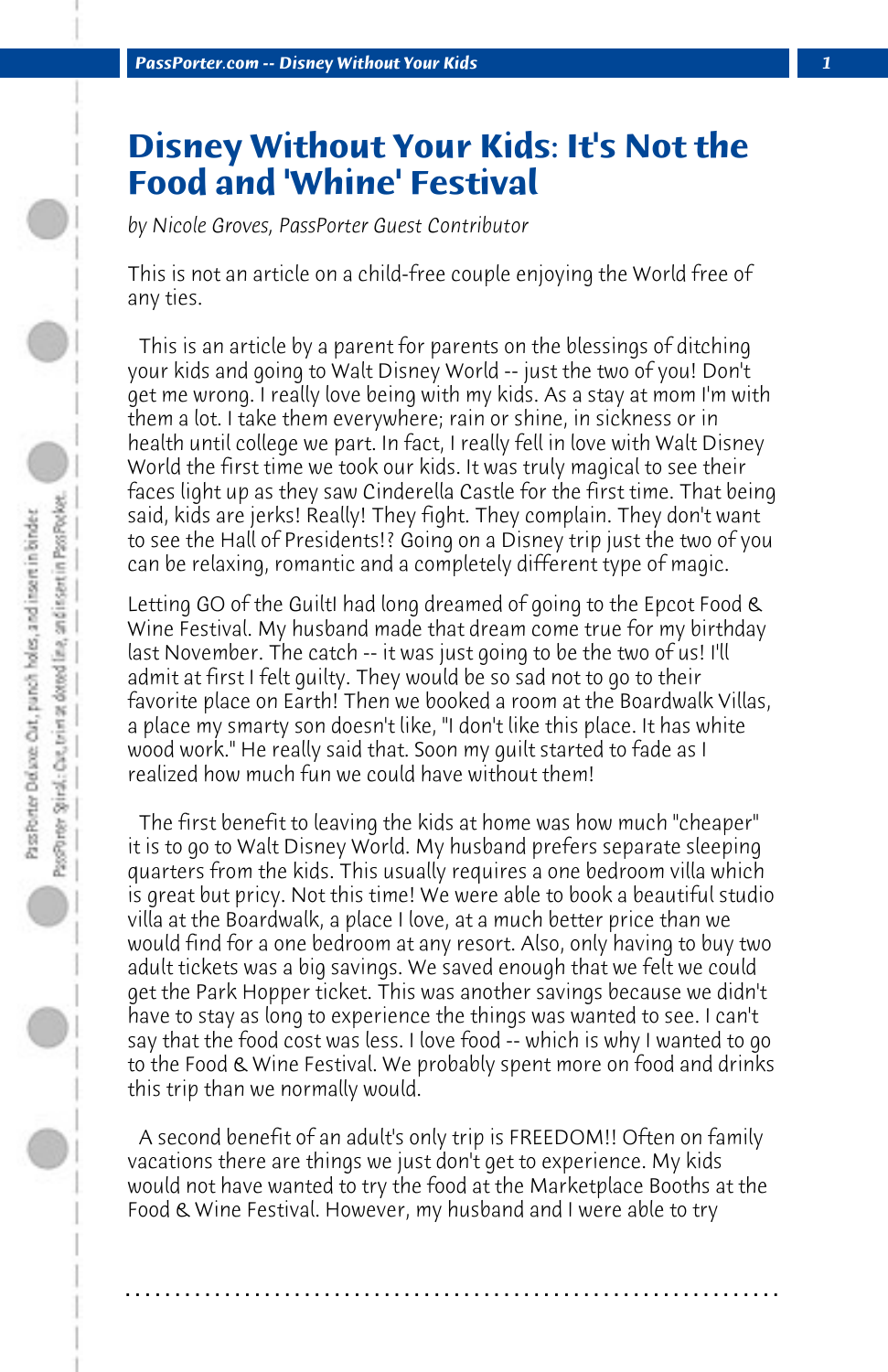several dishes. We would grab an adult beverage, a small plate, find the nearest spot and enjoy while we people watched. There is NO people watching with my kids!

Adult Fun at Disney WorldAttractions are another thing that can become a problem traveling with kids. I love attractions like the Hall of Presidents and the American Adventure. My kids love me enough to do these only once. We never look around because, "It's too boring", according to my beautiful daughter. A visit without kids meant we could spend some time listening to the Voices of Liberty and looking at the artifacts on display.

 Also, the Food & Wine Festival has great events that are geared to adults. I had a great time learning how to make Bolognese and gnocchi from Disney Chef Paul Nichols. I still use the recipe at home. I haven't made the cocktails form the beverage seminar we attended, but the really enjoyed the presentation and samples! Something we couldn't do with the kids around is have a spa treatment. One afternoon we enjoyed a couple's massage in the Ship Shape health club at the Yacht Club resort. It was so invigorating! Afterward, we stopped at the lounge in the resort and had a great conversation with the Cast Members.

 We finished our day with a leisurely dinner at Trattoria al Forno. It was so much fun to spend time just us. We talked and laughed, we just relaxed. These are things we just couldn't have done with the kids. I can't overstate how much fun a vacation is when you don't hear any complaining or fighting.

Save Money WIthout the Kids Another benefit to leaving the kids at home is time savings. My husband truly was a darling on this trip, as he was perfectly happy to go where I wanted when I wanted. He had some things he wanted to do too, and we had plenty of time. Time was much easier to manage with just two adults. Our family are usually late sleepers (I know! A BIG Disney No-No.). I really thought we wouldn't make it to the parks before 11 am. That wasn't the case at all. With no kids to wake, feed and get out the door we were at the parks most days by 9:30! (I know. Still late).

 Really, the best part of going to Walt Disney World without our kids was experiencing my favorite place with my favorite man! It was like we were teenagers again. We got an opportunity to do exactly what the Disney vacation is designed to do, leave ours concerns at the main gate and live a little magic.

*About The Author: Nicole Groves is a Stay at Home Mom of two (usually) great kids, married for almost 20 years to always great guy, whose hobbies*

**. . . . . . . . . . . . . . . . . . . . . . . . . . . . . . . . . . . . . . . . . . . . . . . . . . . . . . . . . . . . . . . . . .**